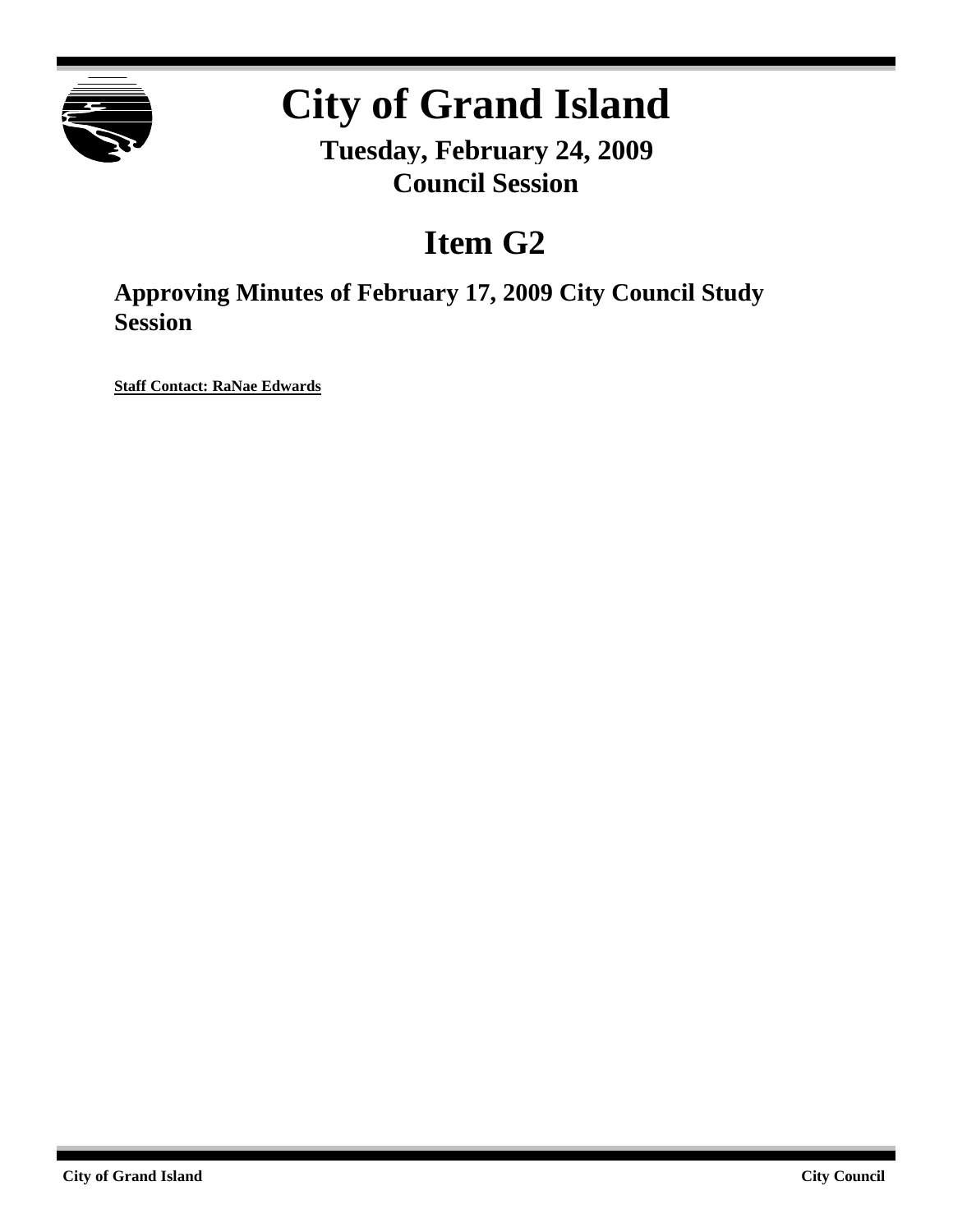## CITY OF GRAND ISLAND, NEBRASKA

## MINUTES OF CITY COUNCIL STUDY SESSION February 17, 2009

Pursuant to due call and notice thereof, a Study Session of the City Council of the City of Grand Island, Nebraska was conducted in the Community Meeting Room of City Hall, 100 East First Street, on February 17, 2009. Notice of the meeting was given in the *Grand Island Independent* on February 11, 2009.

Mayor Margaret Hornady called the meeting to order at 7:00 p.m. The following Councilmember's were present: Gericke, Nickerson, Ramsey, Dugan, Haase, Gilbert, Niemann, and Meyer. Councilmember's Carney and Zapata were absent. The following City Officials were present: City Administrator Jeff Pederson, City Clerk RaNae Edwards, City Attorney Dale Shotkoski, Public Works Director Steve Riehle and Finance Director David Springer.

INVOCATION was given by Mayor Margaret Hornady followed by the PLEDGE OF ALLEGIANCE.

Discussion Concerning Budget Amendment. David Springer, Finance Director reported this item was brought back to a Study Session at the request of Council. A discussion with the State Auditor's office had determined that a long standing procedure used in the budgeted appropriations calculation was not the preferred method and it would be appropriate to amend the current year's budget and revise the process for future state budget submittals. After speaking with the Auditor's office last week, Mr. Springer stated an amendment would probably not be necessary.

Discussion was held concerning carry-over projects in the 2010 budget. A budget amendment could be approved if needed later on in this fiscal year. Exceeding line item budgets were mentioned.

Discussion Concerning Balanced Budget. Councilmember Haase requested that the City Council amend the City Fiscal Policies to include a Balanced Operating Budget definition.

Councilmember Haase recommended the following definition to the Fiscal Policies: A Balanced Operating Budget is defined when current year operating revenues equal or exceed the current year operating expenses.

Mentioned was the financial trend monitoring system presented to the Council at their January 20, 2009 meeting. Mr. Haase wanted to see a balanced budget that does not include reserves.

Comments were made concerning fiscal responsibility, acceptable industry definitions for a balanced budget, current-year operating expenses, debt, cash reserves, and expenditures approved by council.